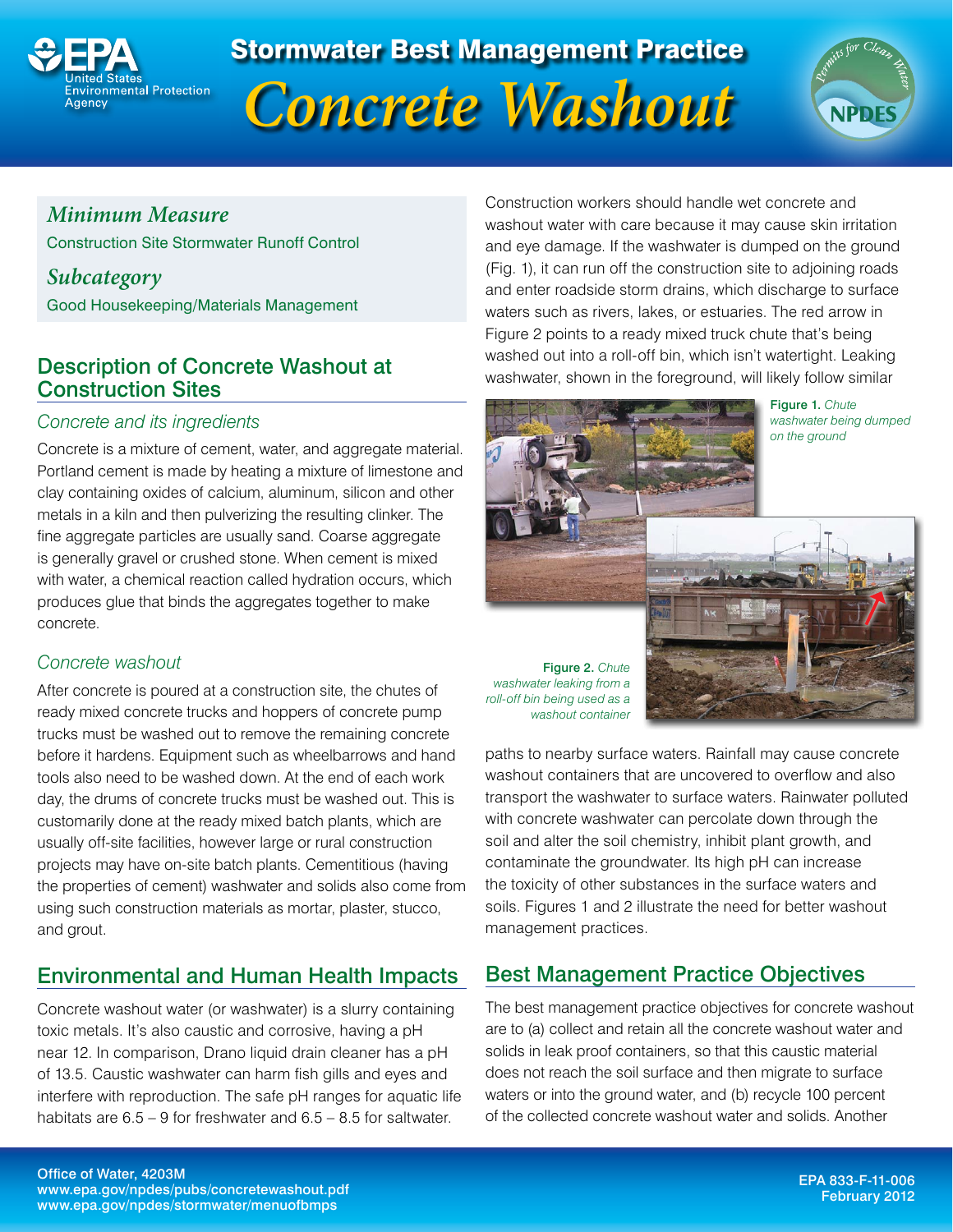objective is to support the diversion of recyclable materials from landfills. Table 1 shows how concrete washout materials can be recycled and reused.

|  |  | Table 1 – Recycling concrete washout materials |  |  |  |
|--|--|------------------------------------------------|--|--|--|
|--|--|------------------------------------------------|--|--|--|

|                                                                                                                   | <b>Concrete Washout Materials</b> |                  |                   |                     |                      |                        |  |
|-------------------------------------------------------------------------------------------------------------------|-----------------------------------|------------------|-------------------|---------------------|----------------------|------------------------|--|
| <b>Uses of Recycled Materials</b>                                                                                 | Washwater                         | Cement<br>finesª | Fine<br>aggregate | Coarse<br>aggregate | Hardened<br>concrete | Unused wet<br>concrete |  |
| Reused to washout additional mixer<br>truck chutes or drums                                                       | X                                 |                  |                   |                     |                      |                        |  |
| Reused as a ready mixed concrete<br>ingredient                                                                    | $\mathsf{x}$                      | $X^b$            | X                 | X                   |                      |                        |  |
| Reused as an ingredient of precast<br>concrete products, e.g., highway<br>barriers, retaining wall blocks, riprap | X                                 | X                | X                 | X                   |                      | X                      |  |
| Reused as crushed concrete<br>products, e.g., road base or fill                                                   |                                   | X                | X                 | X                   | X                    |                        |  |
| Reused to pave the yards of ready<br>mixed concrete plants                                                        |                                   |                  |                   |                     |                      | X                      |  |
| Returned back to a surface water,<br>e.g., river, lake, or estuary                                                | $X^C$                             |                  |                   |                     |                      |                        |  |

a. Fine particles of cementitious material (e.g., Portland cement, slag cement, fly ash, silica fume)

b. Recyclable, if allowed by the concrete quality specifications

c. Treated to reduce the pH and remove metals, so it can be delivered to a municipal wastewater treatment plant, where it is treated further and then returned to a natural surface water

#### *Washwater recycling, treatment, disposal*

Washwater from concrete truck chutes, hand mixers, or other equipment can be passed through a system of weirs or filters to remove solids and then be reused to wash down more chutes and equipment at the construction site or as an ingredient for making additional concrete. A three chamber washout filter is shown in Figure 3. The first stage collects the coarse aggregate. The middle stage filters out the small grit and sand. The third stage has an array of tablets that filter



Figure 3. *Concrete washout filter*

out fines and reduces the pH. The filtered washwater is then discharged through a filter sock. An alternative is to pump the washout water out of the washout container (Fig 4) and treat the washwater off site to remove metals and reduce its pH, so it can be delivered to a publicly owned treatment works (POTW), also known as a municipal wastewater treatment plant, which provides additional treatment allowing the washwater to be discharged to a surface water. The POTW should be

contacted to inquire about any pretreatment requirements, i.e., the National Pretreatment Standards for Prohibited Dischargers [\(40CFR 403.5\)](http://ecfr.gpoaccess.gov/cgi/t/text/text-idx?c=ecfr&sid=39d6f30b6575ba86ef08a73b625b277e&rgn=div8&view=text&node=40:29.0.1.1.4.0.1.5&idno=40http://ecfr.gpoaccess.gov/cgi/t/text/text-idx?c=ecfr&sid=39d6f30b6575ba86ef08a73b625b277e&rgn=div8&view=text&node=40:29.0.1.1.4.0.1.5&idno=40) before discharging the washwater to the POTW. The washwater can also be retained in the washout container and allowed to



Figure 4. *Vacuuming washwater out of a washout container for treatment and reuse*

evaporate, leaving only the hardened cementitious solids to be recycled.

### *Solids recycling*

The course aggregate materials that are washed off concrete truck chutes into a washout container can be either separated by a screen and placed in aggregate bins to be reused at the construction site or returned to the ready mixed plant and washed into a reclaimer (Fig. 5). When washed out into a reclaimer, the fine and course aggregates are separated out

and placed in different piles or bins to be reused in making fresh concrete. Reclaimers with settling tanks separate cement fines from the washwater, and these fines can also be used in new concrete unless prohibited by the user's concrete quality specifications.



Figure 5. *Ready mixed truck washing out into a reclaimer*

#### *Hardened concrete recycling*

When the washwater in a construction site concrete washout container has been removed or allowed to evaporate, the hardened concrete that remains can be crushed (Fig. 6) and reused as a construction material. It makes an excellent aggregate for road base and can be used as fill at the



Figure 6. *Crushed concrete stockpile and crusher*

construction site or delivered to a recycler. Concrete recyclers can be found at municipal solid waste disposal facilities, private recycling plants, or large construction sites.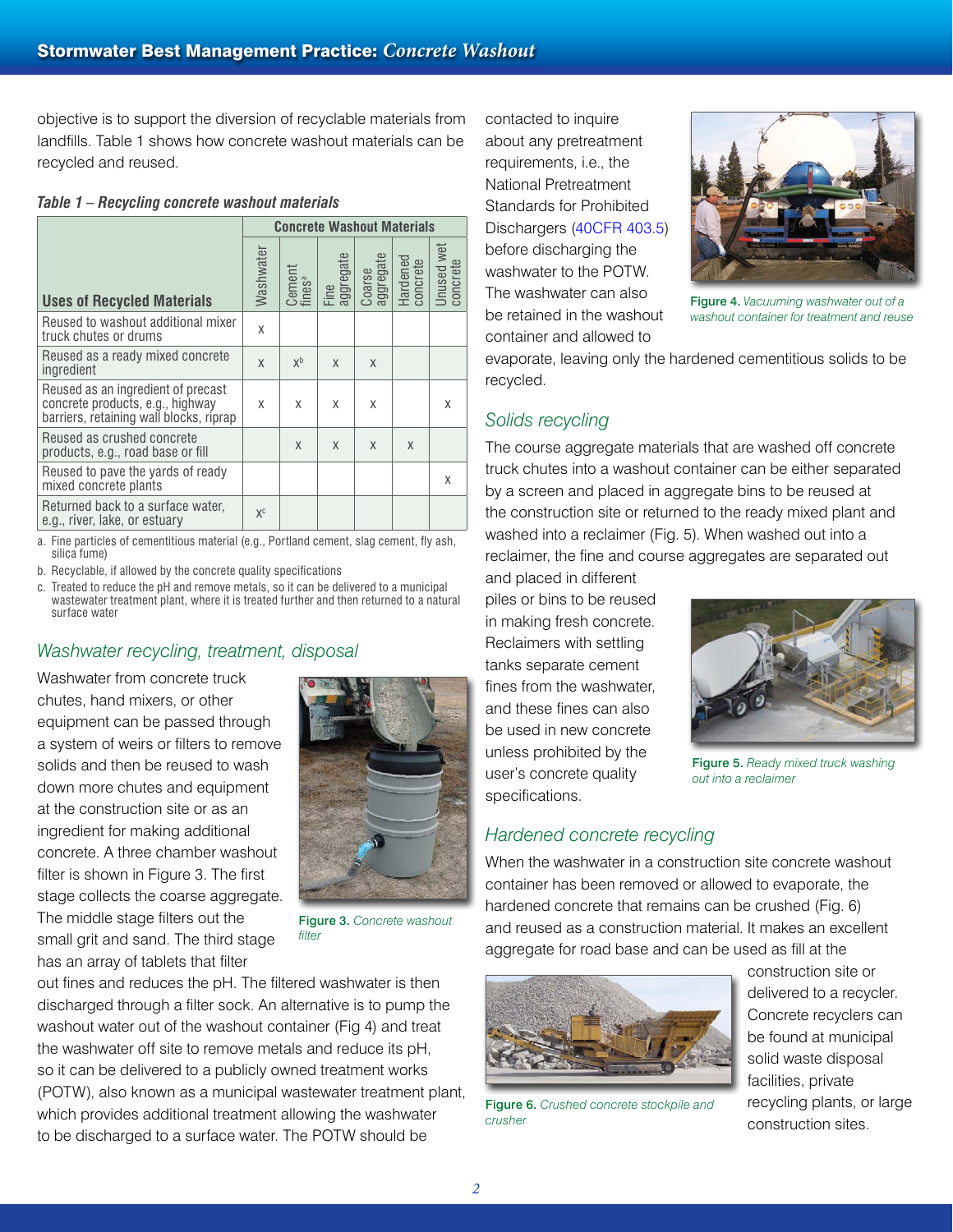#### *Wet concrete recycling*

Builders often order a little more ready mixed concrete than they actually need, so it is common for concrete trucks to have wet concrete remaining in their drum after a delivery. This unused concrete can be returned to the ready mixed plant and either (1) used to pour precast concrete products (e.g., highway barriers, retaining wall blocks, riprap), (2) used to pave the ready mixed plant's yard, (3) washed into a reclaimer, or (4) dumped on an impervious surface and allowed to harden, so it can be crushed and recycled as aggregate. Unused wet concrete should not be dumped on bare ground to harden at construction sites because this can contribute to ground water and surface water contamination.

### Washout Containers

Different types of washout containers are available for collecting, retaining, and recycling the washwater and solids from washing down mixed truck chutes and pump truck hoppers at construction sites.

#### *Chute washout box*

A chute washout box is mounted on the back of the ready mixed truck. If the truck has three chutes, the following procedure is used to perform the washout from the top down: (1) after the pour is completed, the driver attaches the extension chute to the washout box, (2) the driver then rotates the main chute over the extension chute (Fig. 7) and washes down the hopper first then the main chute, (3) finally the driver washes down the flop down chute and last the extension chute hanging on the box. All washwater and solids are captured in the box.

After the wash down,

the cement plant.



Figure 7. *Chute washout box*

#### *Chute washout bucket and pump*

After delivering ready mixed concrete and scraping the last of the customer's concrete down the chute, the driver hangs a washout bucket shown in Figure 8 (see red arrow) on the end of the truck's chute and secures the hose to insure no leaks. The

driver then washes down the chute into the bucket to remove any cementitious material before it hardens. After washing out the chute, the driver pumps (yellow arrow points to the pump) the washwater, sand, and other fine solids from the bucket up into the truck's drum to be returned to the



Figure 8. *Chute washout bucket and pump*

ready mixed plant, where it can be washed into a reclaimer. A removable screen at the bottom of the washout bucket prevents course aggregate from entering the pump. This course aggregate can also be returned to the plant and added to the coarse aggregate pile to be reused. All the materials are recycled.

#### *Hay bale and plastic washout pit*

A washout pit made with hay bales and a plastic lining is shown in Figure 9. Such pits can be dug into the ground or built above grade. The plastic lining should be free of tears or holes that would allow the washwater to escape (Fig. 10). After the pit is used to wash down the chutes of multiple ready mixed trucks and the washwater has evaporated or has been vacuumed off, the remaining hardened solids can be broken up and removed from the pit. This process may damage the hay bales and plastic lining. If damage occurs, the pit will need to be repaired and relined with new plastic. When the hardened solids are removed, they may be bound up with the plastic lining and have to be sent to a landfill, rather than recycled. Recyclers usually accept only unmixed material. If the pit is going to be emptied and repaired more than a few times, the hay bales and plastic will be generating additional solid waste. Ready mixed concrete



Figure 9. *Hay bale and plastic washout pit*

Figure 10. *Leaking washout pit that has not been well maintained*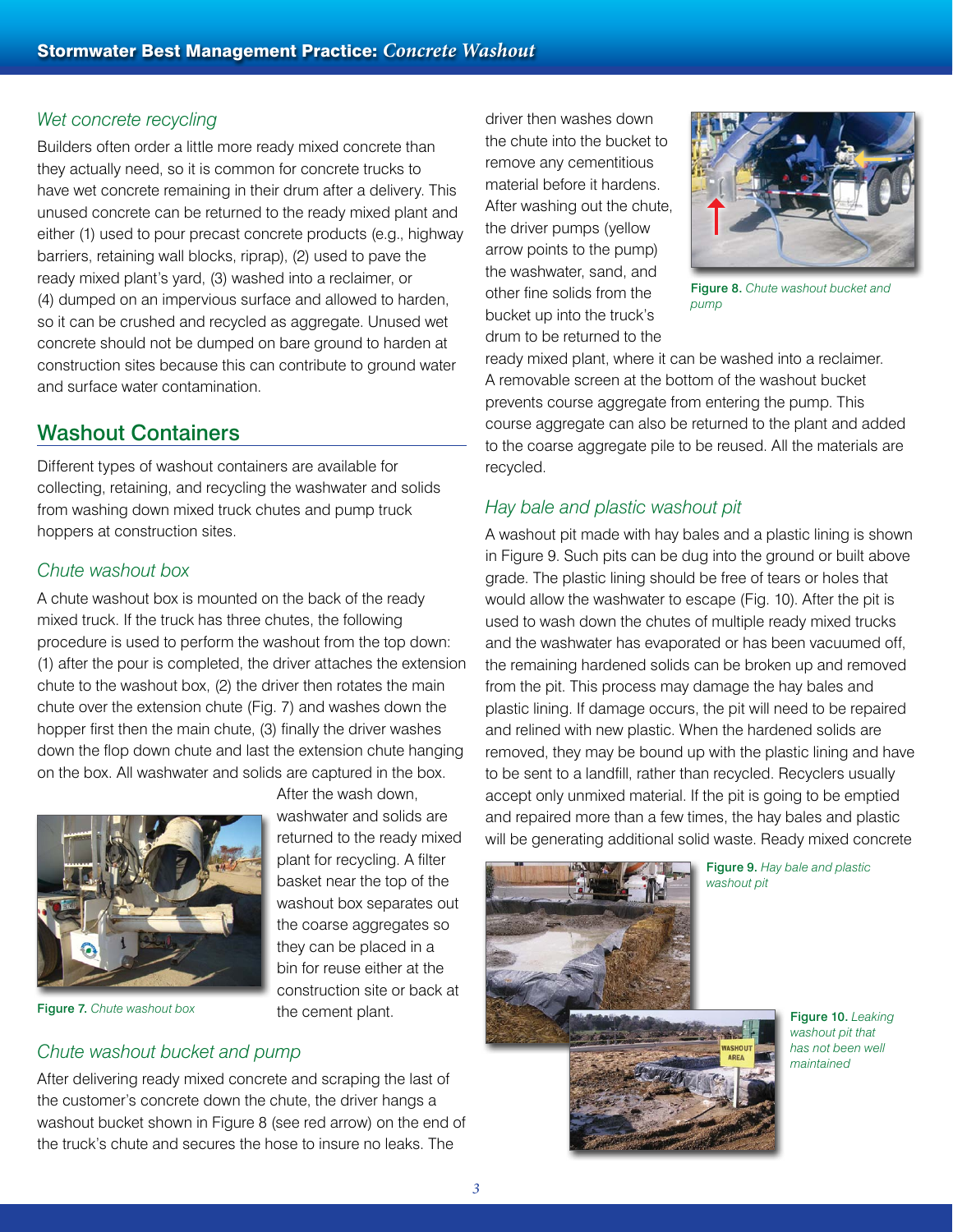trucks can use hay bale washout pits, but concrete pump trucks have a low hanging hopper in the back that may prevent their being washed out into bale-lined pits.

#### *Vinyl washout container*



Figure 11. *Vinyl washout pit with filter bag*

The vinyl washout container (Fig. 11) is portable, reusable, and easier to install than a hay bale washout pit. The biodegradable filter bag (Fig. 12) assists in

extracting the concrete solids and prolongs the life of the vinyl container. When the bag is lifted, the water is filtered out and the remaining concrete solids and the bag can be disposed of together in a landfill, or the hardened concrete can be delivered to a recycler. After the solids have been removed several times and the container is full of washwater, the washwater can be allowed to evaporate, so the container can be reused. The washwater can be removed more quickly by placing another

filter bag in the container and spreading water gelling granules evenly across the water. In about five minutes, the water in the filter bag will turn into a gel that can be removed with the bag. Then the gel and filter bag can be disposed to together.

*Metal washout container*



Figure 12. *Extracting the concrete solids or gelled washwater*

The metal roll-off bin (Fig. 13) is designed to securely contain concrete washwater and solids and is portable and reusable. It also has a ramp that allows concrete pump trucks to wash out their hoppers (Fig. 14). Roll-off providers offer recycling services, such as, picking up the roll-off bins after the washwater has evaporated and the solids have hardened,

replacing them with empty washout bins, and delivering the hardened concrete to a recycler (Fig. 15), rather than a landfill. Some providers will vacuum off the washwater, treat it to remove metals and reduce the pH, deliver it to a wastewater treatment plant for additional treatment and



*into a roll-off bin*

subsequent discharge to a surface water. Everything is recycled or treated sufficiently to be returned to a natural surface water.



Figure 15. *Delivering hardened Concrete to a recycler*

Another metal, portable, washout container, which has a rain cover to prevent overflowing, is shown in Figure 16. It is accompanied by an onsite washwater treatment unit, which reduces the pH and uses a forced weir tank system to remove the coarse aggregate, fine aggregate, and cement fines. The

washwater can then be reused at the construction site to wash out other mixer truck chutes and equipment. The solids are allowed to harden together and can



Figure 16. *Washout container with a rain cover and onsite washwater treatment*

be taken to a concrete recycler (Fig. 17) to be crushed and used as road base or aggregate for making precast products, such as retaining wall blocks. All materials are recycled.



Figure 17. *Delivering hardened concrete to a recycler*

## Siting Washout Facilities

Concrete washout facilities, such as washout pits and vinyl or metal washout containers, should be placed in locations that provide convenient access to concrete trucks, preferably Figure 13. *Mixer truck being washed out* near the area where concrete is being poured. However they